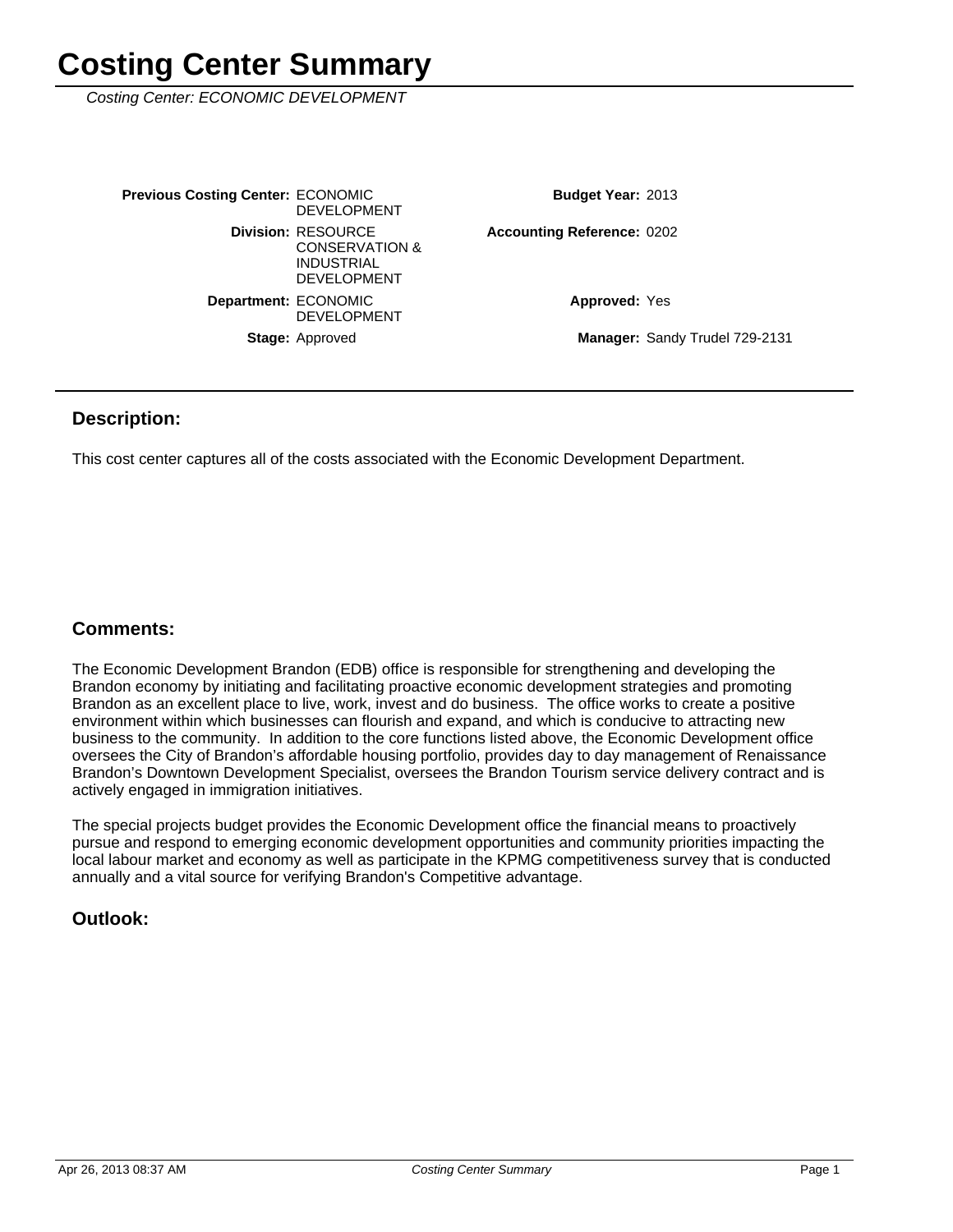Costing Center: ECONOMIC DEVELOPMENT

The Economic Development office continues to expand its formal Business Retention and Expansion program that includes annual visitations to local manufacturers and processors. The visitations are designed to identify company's needs and concerns, enabling Economic Development Brandon to better understand the businesses. This knowledge allows EDB to determine ways the local business climate can be improved and put action plans in place to meet those needs. Marketing efforts will continue to focus on a combination of external and internal marketing initiatives. The Economic Development strategy was updated in late 2012 and will be finalized in early 2013. Given the current Department functions, staff are stretched as far as they can be. In the first half of 2013, current Department and staff responsibilities will be reviewed and reorganized with the goal of realizing increased efficiencies. It is highly probable that in order to enable the Department to achieve Economic Development strategy outcomes and Council's economic development priorities, the staff compliment will need to be increased or some key responsibilities altered in the future. For 2013, being respectful of financial constraints, no new Economic Development staff have been included in the budget.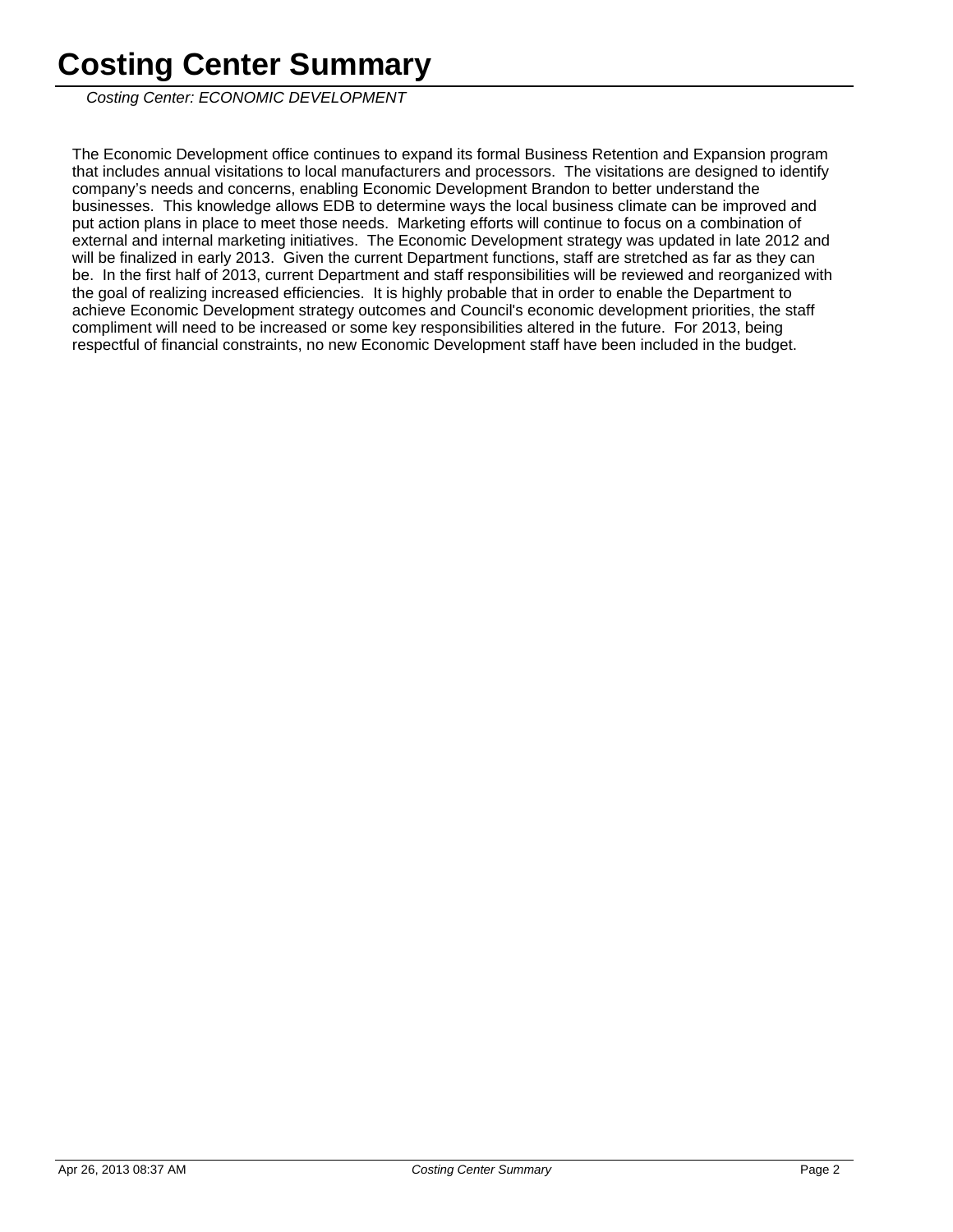Costing Center: ECONOMIC DEVELOPMENT

#### **Changes to Costing Center:**

|                            |                                   |                    |                       | 2012<br><b>Approved</b> |             |
|----------------------------|-----------------------------------|--------------------|-----------------------|-------------------------|-------------|
| <b>GL Account</b>          | <b>GL Account Description</b>     | Changes            | <b>Percent Change</b> | <b>Stage</b>            | 2013 Amount |
| <b>Revenues</b>            |                                   |                    |                       |                         |             |
| 42988                      | MISCELLANEOUS REVENUE             | New this year      |                       | 0                       | 1,200       |
| 43510                      | <b>PROVINCIAL GOV'T</b>           | Not used this year |                       | 100,000                 | $\Omega$    |
| 44500                      | <b>FEDERAL GOV'T</b>              | Not used this year |                       | 32,000                  | 0           |
| <b>Total Revenues:</b>     |                                   |                    |                       | 132,000                 | 1,200       |
| <b>Expenditures</b>        |                                   |                    |                       |                         |             |
| 51083                      | <b>REGULAR SALARIES</b>           | Increased          | 6.18%                 | 247,220                 | 262,497     |
| 51141                      | <b>TRAINING &amp; DEVELOPMENT</b> | Decreased          | 37.94 %               | 4,254                   | 2,640       |
| 52028                      | <b>FIRE INSURANCE</b>             | Increased          | 271.43%               | 7                       | 26          |
| 52057                      | <b>SPEC PROG CONTRACTS</b>        | New this year      |                       | $\Omega$                | 25,000      |
| 52069                      | PRINTING COSTS                    | Unchanged          | 0.00%                 | 13,000                  | 13,000      |
| 53130                      | <b>TELEPHONE REGULAR</b>          | Decreased          | 21.57 %               | 2,670                   | 2,094       |
| 53131                      | <b>TELEPHONE LONG DISTANCE</b>    | Not used this year |                       | 85                      | 0           |
| 54099                      | PARTS AND MATERIALS               | Unchanged          | 0.00%                 | 3,500                   | 3,500       |
| 59003                      | <b>ADVERTISING</b>                | Unchanged          | 0.00%                 | 18,000                  | 18,000      |
| 59048                      | <b>LUNCHEONS</b>                  | Unchanged          | 0.00%                 | 2,000                   | 2,000       |
| 59059                      | <b>MEMBERSHIP</b>                 | Increased          | 124.44 %              | 675                     | 1,515       |
| 59098                      | <b>SUBSCRIPTIONS</b>              | Decreased          | 8.39%                 | 2,325                   | 2,130       |
| 59138                      | <b>BUSINESS TRAVEL - MILEAGE</b>  | Unchanged          | 0.00%                 | 10,000                  | 10,000      |
| 59139                      | <b>CONFERENCE COSTS</b>           | Decreased          | 15.30 %               | 3,300                   | 2,795       |
| 59241                      | <b>SPECIAL PROGRAMS</b>           | Decreased          | 73.01 %               | 201,000                 | 54,256      |
| 59427                      | <b>SIGNAGE</b>                    | Decreased          | 45.95 %               | 1,850                   | 1,000       |
| 59428                      | PHOTO LIBRARY                     | Unchanged          | 0.00%                 | 3,000                   | 3,000       |
| <b>Total Expenditures:</b> |                                   |                    |                       | 512,886                 | 403,453     |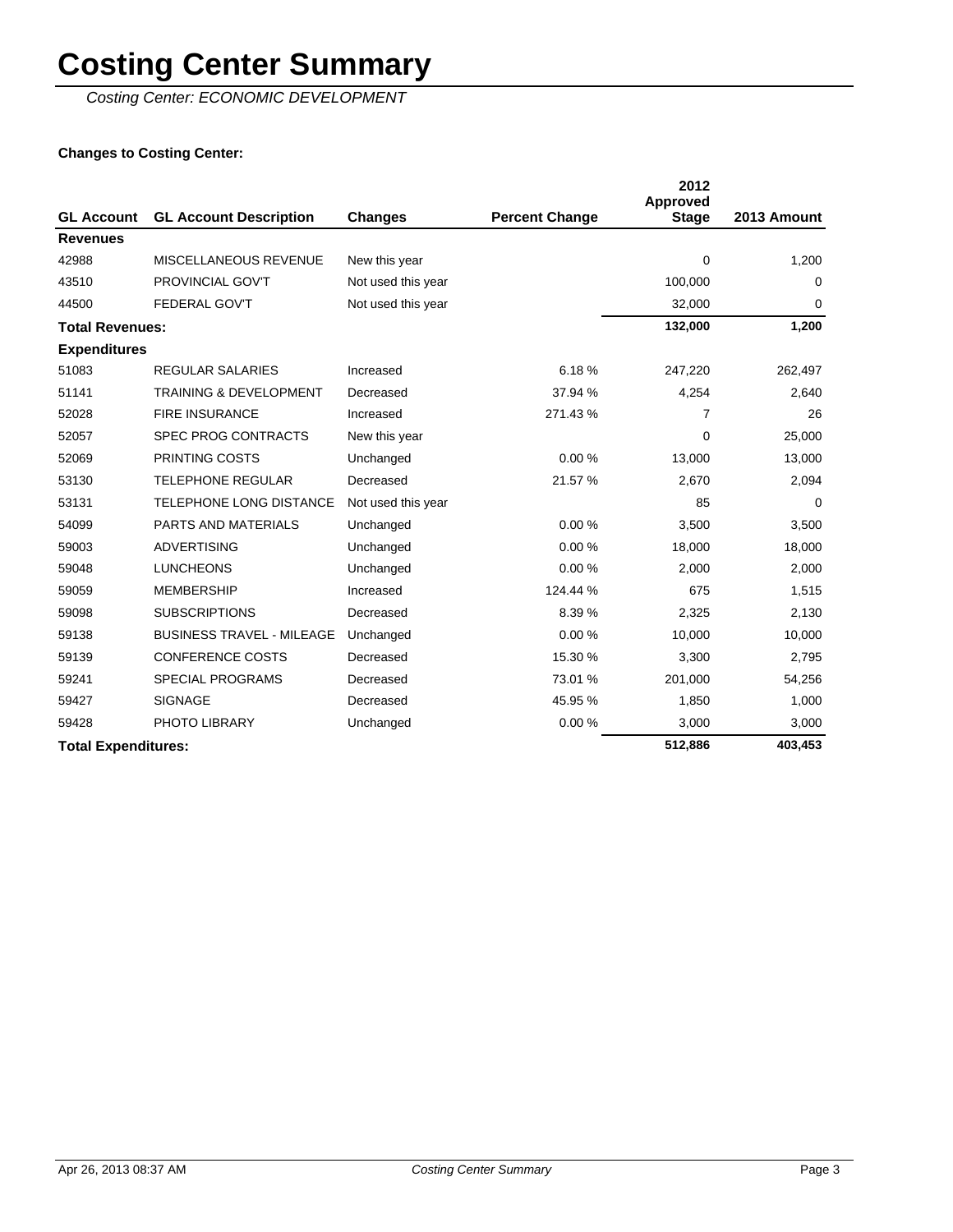Costing Center: ECONOMIC DEVELOPMENT

|                          |                                               | 2011<br><b>Actuals</b> | 2012<br><b>Revised</b><br><b>Budget</b> | 2013<br><b>Current</b><br><b>Budget</b> | 2014<br>Forecast |
|--------------------------|-----------------------------------------------|------------------------|-----------------------------------------|-----------------------------------------|------------------|
| <b>Revenues</b>          |                                               |                        |                                         |                                         |                  |
|                          | <b>Conditional Government Transfers</b>       |                        |                                         |                                         |                  |
| 43510                    | PROVINCIAL GOV'T                              | $\mathbf 0$            | 100,000                                 | 0                                       | 0                |
| 44500                    | <b>FEDERAL GOV'T</b>                          | 19,595                 | 13,000                                  | 0                                       | 0                |
|                          | <b>Conditional Government Transfers Total</b> | 19,595                 | 113,000                                 | 0                                       | 0                |
| Other Income             |                                               |                        |                                         |                                         |                  |
| 42988                    | MISCELLANEOUS REVENUE                         | 0                      | 0                                       | 1,200                                   | 0                |
| Other Income Total       |                                               | $\mathbf 0$            | 0                                       | 1,200                                   | 0                |
|                          |                                               | 19,595                 | 113,000                                 | 1,200                                   | $\mathbf 0$      |
|                          |                                               |                        |                                         | $(98.94\%)$                             | $(100.00\%)$     |
| <b>Expenditures</b>      |                                               |                        |                                         |                                         |                  |
| <b>Benefits</b>          |                                               |                        |                                         |                                         |                  |
| 51345                    | PERFORM BASED EMP RECOGNITION                 | 209                    | 0                                       | 0                                       | 0                |
| 51346                    | NON-PERFORM BASED EMP RECOGNIT                | 0                      | 0                                       | 0                                       | 0                |
| <b>Benefits Total</b>    |                                               | 209                    | 0                                       | 0                                       | $\mathbf 0$      |
| <b>Contract Services</b> |                                               |                        |                                         |                                         |                  |
| 52015                    | <b>CONTRACTS</b>                              | $\mathbf 0$            | 0                                       | 0                                       | 0                |
| 52028                    | <b>FIRE INSURANCE</b>                         | 7                      | 7                                       | 26                                      | 26               |
| 52057                    | <b>SPEC PROG CONTRACTS</b>                    | 0                      | 0                                       | 25,000                                  | 0                |
| 52069                    | PRINTING COSTS                                | 1,464                  | 17,000                                  | 13,000                                  | 13,000           |
|                          | <b>Contract Services Total</b>                | 1,470                  | 17,007                                  | 38,026                                  | 13,026           |
|                          | <b>Materials and Supplies</b>                 |                        |                                         |                                         |                  |
| 54099                    | <b>PARTS AND MATERIALS</b>                    | 4,363                  | 4,600                                   | 3,500                                   | 3,500            |
|                          | Materials and Supplies Total                  | 4,363                  | 4,600                                   | 3,500                                   | 3,500            |
| Other                    |                                               |                        |                                         |                                         |                  |
| 51141                    | <b>TRAINING &amp; DEVELOPMENT COSTS</b>       | 4,055                  | 1,600                                   | 2,640                                   | 2,640            |
| 59003                    | <b>ADVERTISING</b>                            | 6,231                  | 18,000                                  | 18,000                                  | 18,000           |
| 59048                    | <b>LUNCHEONS</b>                              | 1,715                  | 1,700                                   | 2,000                                   | 2,000            |
| 59059                    | MEMBERSHIP                                    | 409                    | 764                                     | 1,515                                   | 1,520            |
| 59098                    | <b>SUBSCRIPTIONS</b>                          | 861                    | 1,062                                   | 2,130                                   | 2,165            |
| 59138                    | <b>BUSINESS TRAVEL - MILEAGE</b>              | 4,432                  | 5,000                                   | 10,000                                  | 10,000           |
| 59139                    | CONFERENCE COSTS                              | 906                    | 1,500                                   | 2,795                                   | 2,995            |
| 59241                    | <b>SPECIAL PROGRAMS</b>                       | 73,196                 | 170,500                                 | 54,256                                  | 73,000           |
| 59427                    | <b>SIGNAGE</b>                                | 689                    | 2,050                                   | 1,000                                   | 500              |
| 59428                    | PHOTO LIBRARY                                 | 21                     | 3,087                                   | 3,000                                   | 3,000            |
| <b>Other Total</b>       |                                               | 92,517                 | 205,263                                 | 97,336                                  | 115,820          |
| Salaries and Wages       |                                               |                        |                                         |                                         |                  |
| 51083                    | REGULAR SALARIES                              | 234,155                | 239,809                                 | 262,497                                 | 273,466          |
| 51084                    | <b>OVERTIME SALARIES</b>                      | 562                    | 0                                       | 0                                       | 0                |
|                          | Salaries and Wages Total                      | 234,717                | 239,809                                 | 262,497                                 | 273,466          |
| <b>Utilities</b>         |                                               |                        |                                         |                                         |                  |
| 53130                    | <b>TELEPHONE REGULAR</b>                      | 2,724                  | 1,770                                   | 2,094                                   | 2,094            |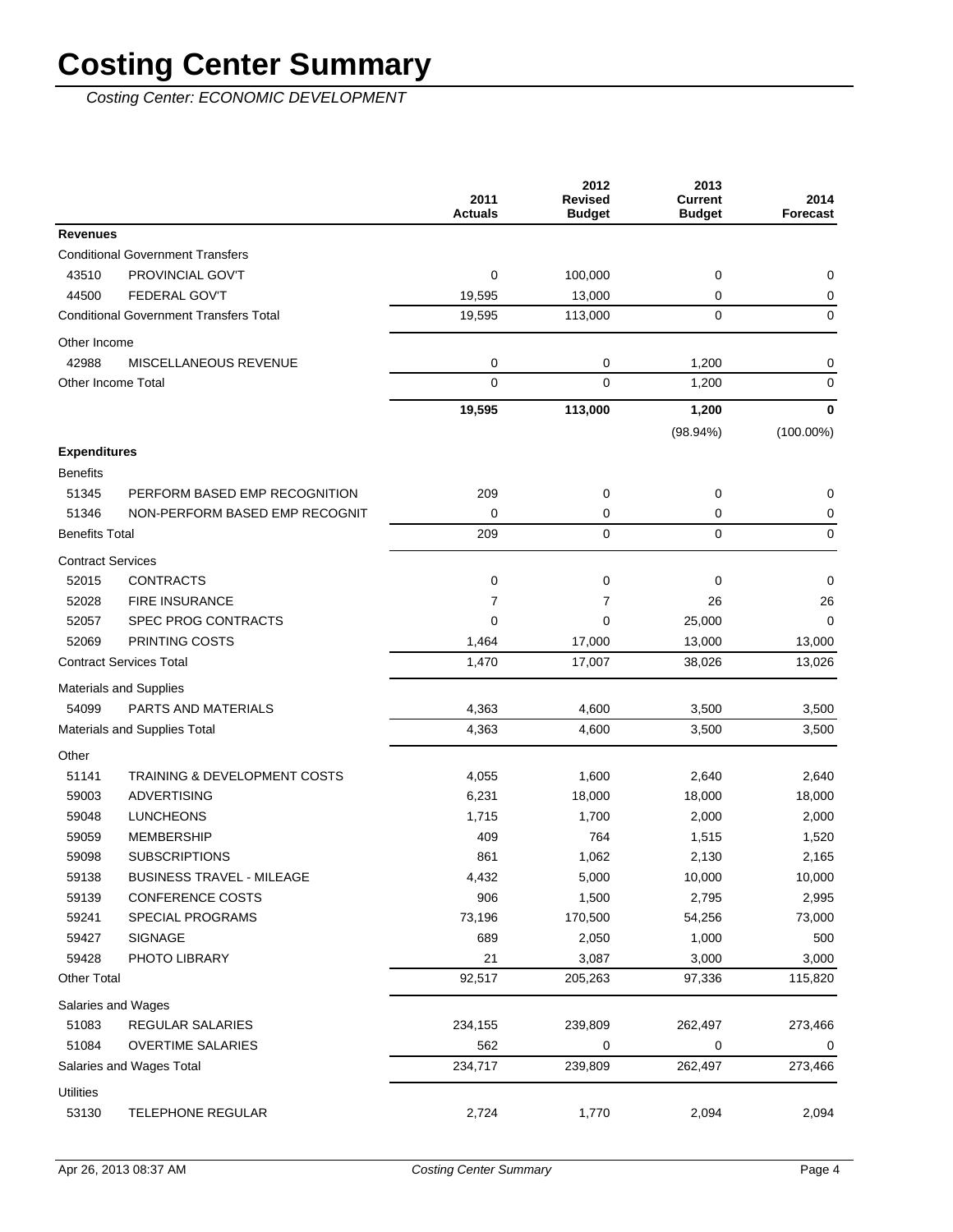Costing Center: ECONOMIC DEVELOPMENT

|                                  | 2011<br><b>Actuals</b> | 2012<br><b>Revised</b><br><b>Budget</b> | 2013<br>Current<br><b>Budget</b> | 2014<br><b>Forecast</b> |
|----------------------------------|------------------------|-----------------------------------------|----------------------------------|-------------------------|
| TELEPHONE LONG DISTANCE<br>53131 | 127                    | 0                                       |                                  | 0                       |
| <b>Utilities Total</b>           | 2,851                  | 1.770                                   | 2.094                            | 2,094                   |
|                                  | 336,127                | 468.449                                 | 403,453                          | 407,906                 |
|                                  |                        |                                         | (13.87%)                         | 1.10%                   |
| <b>Net Total</b>                 | (316, 531)             | (355, 449)                              | (402, 253)                       | (407, 906)              |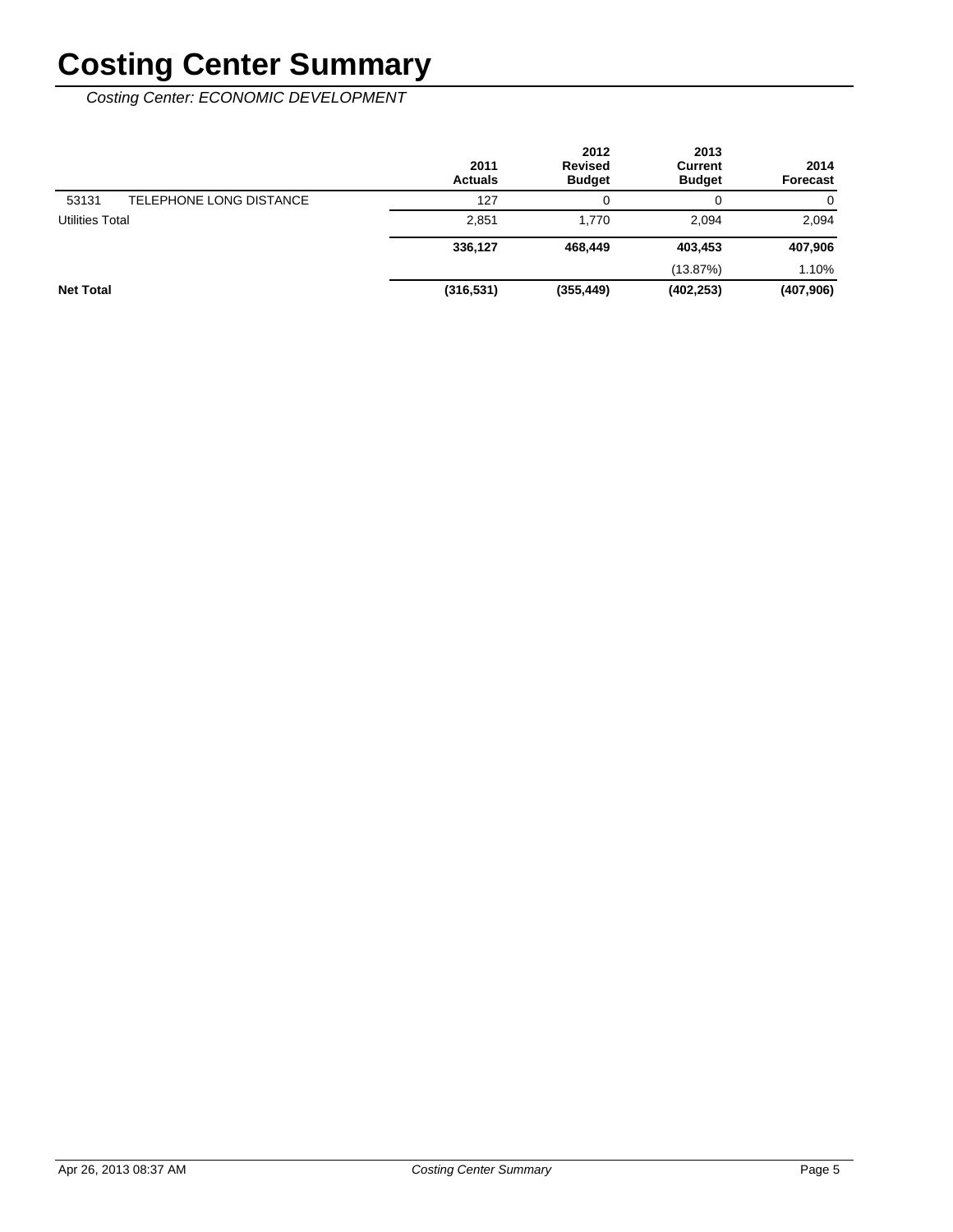Costing Center: ECONOMIC DEVELOPMENT

 $\mathbf 0$ 

 $2013$ 

 $2014$ 

Revenue

500 400  $300 200 100 -$ 



**Expenses** 

Expenditure

2015

2016

2017

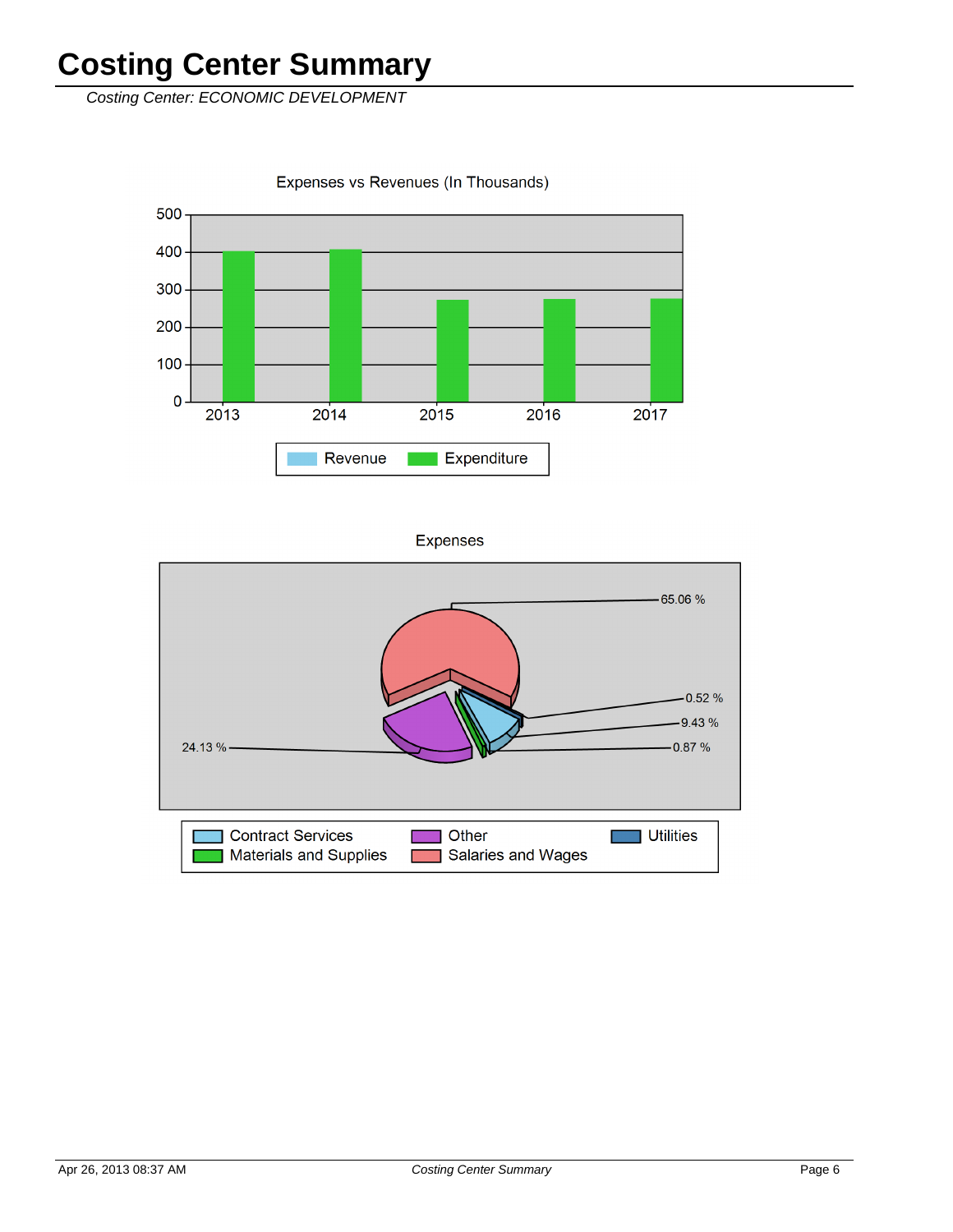Costing Center: TOURISM INITIATIVES

Manager: Sandy Trudel 729-2131 **Approved: Yes** Accounting Reference: 2453 Budget Year: 2013 Stage: Approved Department: ECONOMIC DEVELOPMENT **Division: RESOURCE** CONSERVATION & INDUSTRIAL DEVELOPMENT **Previous Costing Center: TOURISM INITIATIVES** 

#### **Description:**

Through a multi year service delivery contract, Brandon Riverbank Inc. is responsible for the delivery of tourism services for the City of Brandon. Listed below are three key areas of responsibility, outlined in the Tourism Service Delivery contract:

- 1. Operation of the Riverbank Discovery Centre
- 2. Delivery of Tourism Services
- 3. Delivery of Management services, including staffing for the Brandon First organization.

In order to fulfill the City of Brandon's tourism service delivery requirements, Brandon Riverbank Inc. employs a full time tourism manager, tourism coordinator, facility coordinator, Brandon First recruitment officer, part time tourism hosts and an interpretative coordinator.

This account also provides funding for a portion of Riverbank Inc's operating budget in recognition of their efforts to operate the tourism function on behalf of the City of Brandon. This account also provides \$25,000 for capital contribution based on a dollar matching with private donations raised. Historically the account included a \$10,000 contribution to the Winter Lights program.

#### **Comments:**

Recognizing the financial constraints faced by the City of Brandon, there has been a freeze in most areas of the budget, with the exception of areas where actual expenditures from 2012 and previous years have been consistently higher than budgeted amounts. These budget areas experiencing budget increases are primarily associated with the maintenance of an aging facility and the need to budget for grounds maintenance due to a cut back in in kind service provision provided by partners such as the City of Brandon Parks Department and Westbran Employment Development Services.

With financial constraints and the rebuilding of the river corridor, the \$10,000 winter lights contribution has been eliminated from the 2013 budget.

#### **Outlook:**

As the Riverbank Discovery Centre continues to age, funding partners continue to feel budget pressures which negatively impact their ability to provide in kind, the repair of the flood ravaged area continues and the labour market remains tight there will be upward budget pressures in this cost centre.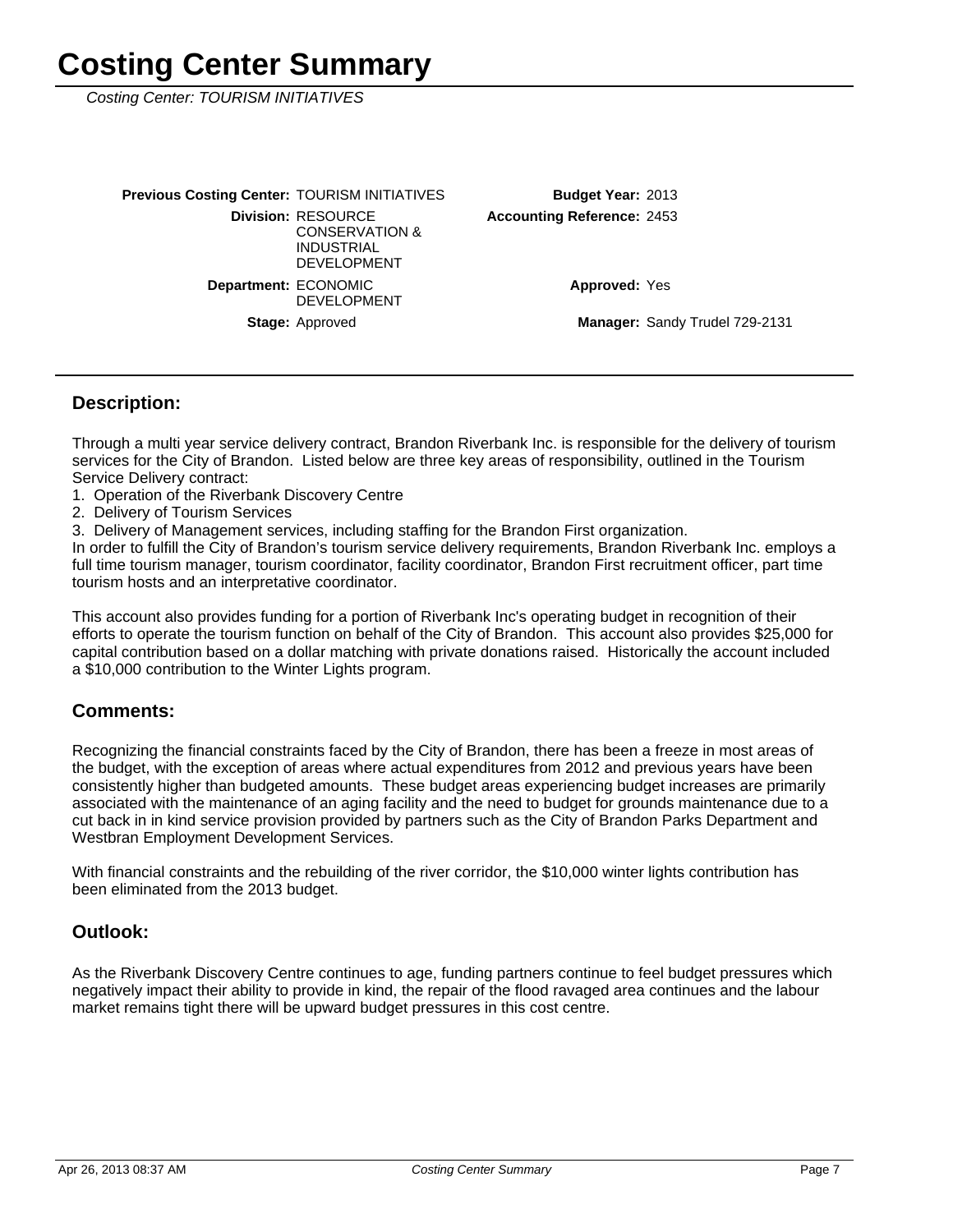Costing Center: TOURISM INITIATIVES

#### **Changes to Costing Center:**

| <b>GL Account</b>          | <b>GL Account Description</b> | <b>Changes</b> | <b>Percent Change</b> | 2012<br>Approved<br><b>Stage</b> | 2013 Amount |
|----------------------------|-------------------------------|----------------|-----------------------|----------------------------------|-------------|
| <b>Expenditures</b>        |                               |                |                       |                                  |             |
| 55429                      | <b>ACCOMODATION GRANT</b>     | New this year  |                       | 0                                | 15.000      |
| 55518                      | <b>RIVERBANK INC</b>          | Increased      | 6.31 %                | 374.006                          | 397,622     |
| 59997                      | <b>TRANSFER FR RESERVES</b>   | New this year  |                       | 0                                | (15,000)    |
| <b>Total Expenditures:</b> |                               |                |                       | 374.006                          | 397,622     |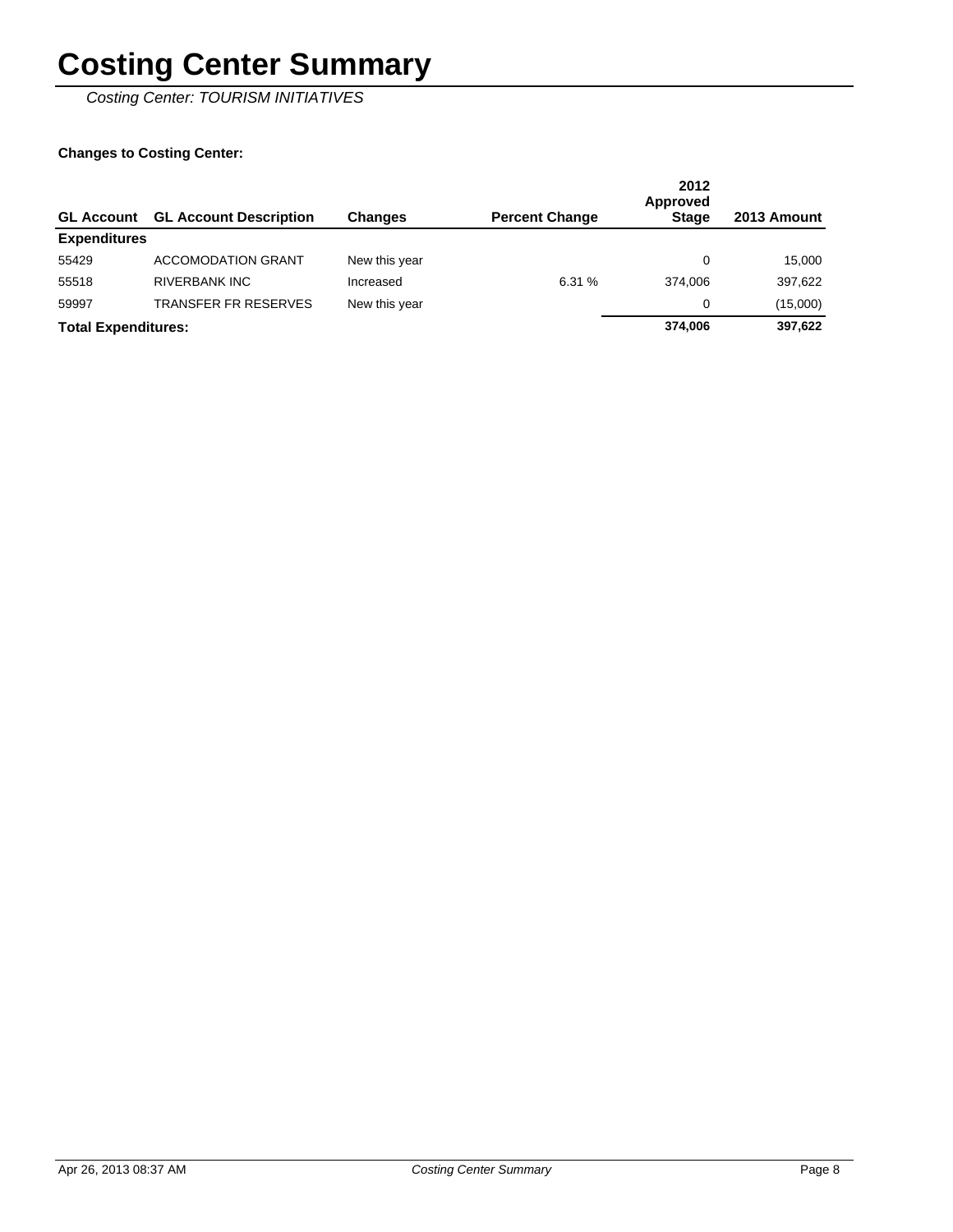Costing Center: TOURISM INITIATIVES

|                                           | 2011           | 2012<br><b>Revised</b> | 2013<br>Current | 2014       |
|-------------------------------------------|----------------|------------------------|-----------------|------------|
|                                           | <b>Actuals</b> | <b>Budget</b>          | <b>Budget</b>   | Forecast   |
| <b>Expenditures</b>                       |                |                        |                 |            |
| <b>Grants and Contributions</b>           |                |                        |                 |            |
| 55429<br><b>ACCOMODATION GRANT</b>        | $\Omega$       | 0                      | 15,000          | $\Omega$   |
| <b>RIVERBANK INC</b><br>55518             | 335,109        | 374,006                | 397,622         | 418,218    |
| <b>Grants and Contributions Total</b>     | 335,109        | 374,006                | 412,622         | 418,218    |
| Reserve Appropriation                     |                |                        |                 |            |
| MAJOR EVENT HOSTING B/L 6260<br>58501     | 145,000        | 0                      | 0               | 0          |
| Reserve Appropriation Total               | 145,000        | 0                      | 0               | $\Omega$   |
| Transfers to/from Internal Accounts       |                |                        |                 |            |
| <b>TRANSFER FR RESERVES</b><br>59997      | 0              | 0                      | (15,000)        | 0          |
| Transfers to/from Internal Accounts Total | 0              | 0                      | (15,000)        | $\Omega$   |
|                                           | 480,109        | 374,006                | 397,622         | 418,218    |
|                                           |                |                        | 6.31%           | 5.18%      |
| <b>Net Total</b>                          | (480, 109)     | (374,006)              | (397, 622)      | (418, 218) |